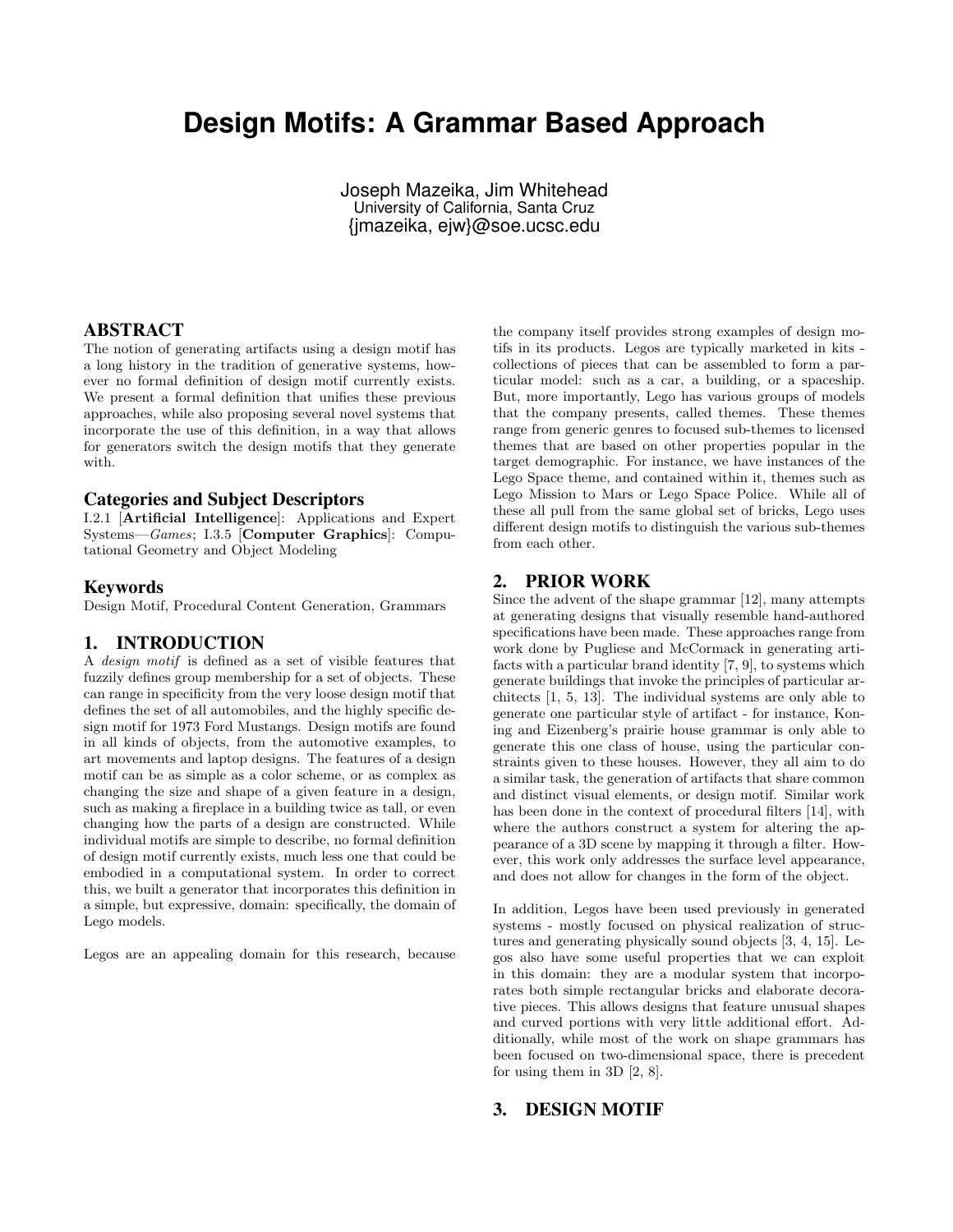



Figure 2: System Diagram

Figure 1: Two sample kits from the Space Police theme (Source: [10], [11])

Figure 1 shows two kits from the Space Police theme. The main vehicles in both of the images show common design principles. First and foremost, we have the superficial similarities. The designs of both spaceships feature the same color scheme: white bodies, with blue glass compartments and black accents. The weaponry on the ships is represented by translucent, light green cones, and blue and red translucent pieces that invoke the lights of a modern police vehicle.

More subtly, both space ships feature bilateral symmetry, with very unusual but streamlined appearance, and neither design directly resembles anything that exists in the world today, but that feel reasonable in a futuristic setting. They both feature differing but similar chunks that represent the thrusters in the ship, and other kits from the same theme also feature these same features.

This particular set of features is by no means either necessary or sufficient to encompass all design motifs, however it provides us we a good sample of the feature space for design motifs.

## 4. THE SYSTEM

Currently, a simple grammar that generates Lego car models has been constructed. This grammar incorporates a simple design motif consisting of a color scheme and a few simple decorative elements. Each of the decorative elements has

the binary option of being present or not present, while the color scheme is a simple ordered list of the colors of bricks to be included in the design. The first color is the primary color in the model, the second is the secondary, and so on.

As shown in Figure 2, the grammar is a mutli-stage process, comprised of three main parts. The first is the default 'car' grammar which contains the information needed for the basic high-level structure - at this stage a car is comprised of wheels, a base, a compartment for the minifigure, a front and back wall, and a roof. After this initial expansion, each symbol is passed through the design motif, which determines how the pieces will be realized as Legos. This process output another set of symbols - called 'piece groups' - that are converted into the Lego bricks by a third layer.

In order to insure this level of modularity, the generator uses the design motif as a bridge between the other two layers. The design motif, in this case, is simply a set of functions that map the high-level symbols onto the low-level piece groups. The design motif handles all non-determinism in the generation process - any and all choices that happen in the final layer are completely deterministic, and serve only to prevent, for instance, issues of overlapping pieces. However, the functions contained within the design motif don't necessarily need to map to any of the symbols in the grammar; as long as all of the symbols in the top level grammar are accounted for, and as long as they are mapped onto valid symbols in the Interpreter, design motifs and grammars can be mixed freely.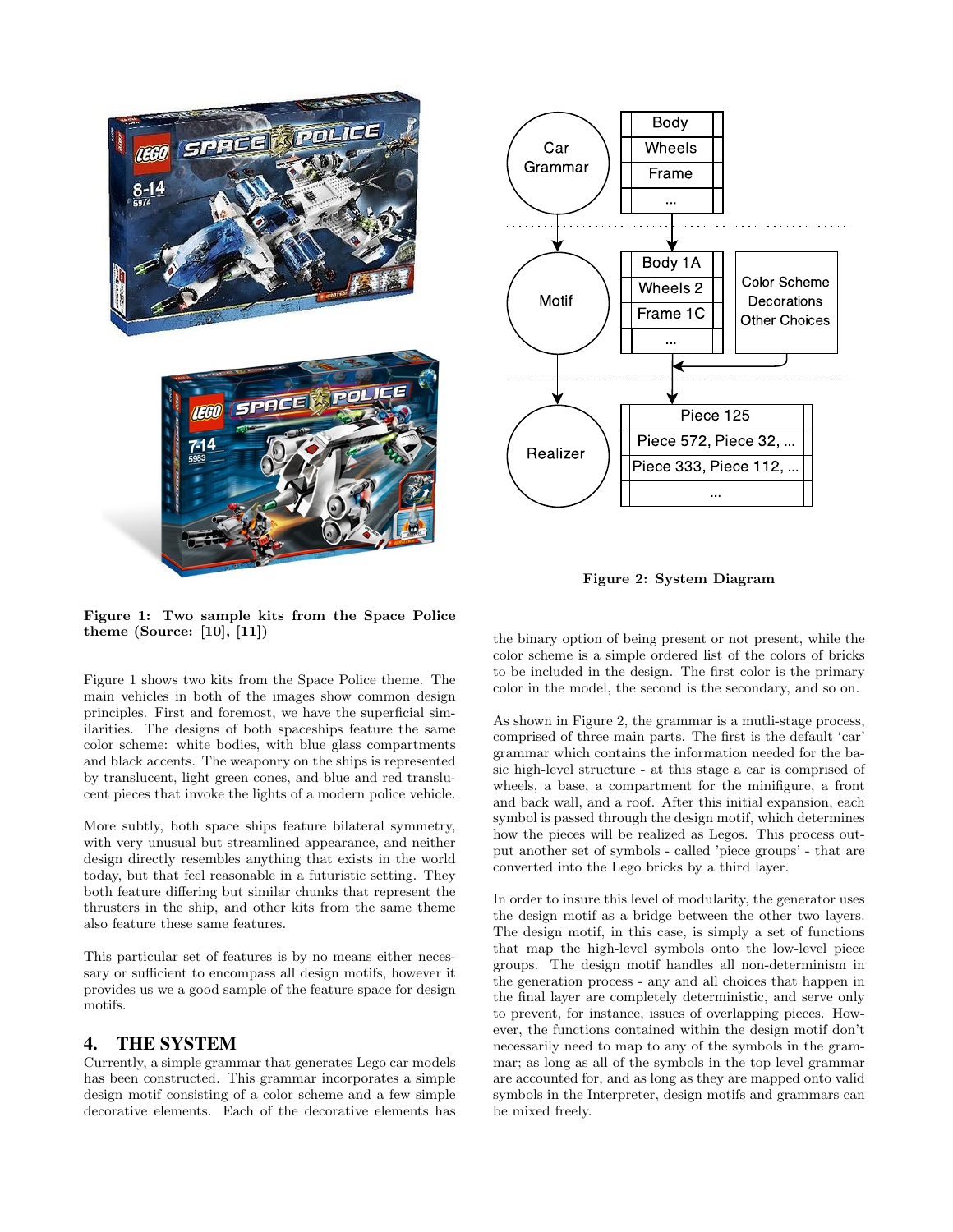## 5. GENERATION EXAMPLE

We start with our baseline grammar:

#### Base, Front Wheels, Back Wheels, Compartment, Front Wall, Back Wall, Roof

These symbols are fed, one by one through the design motif, so we start with the first symbol, Base. This gets expanded into the motif symbol, still called Base for simplicity, and also has the color scheme information attached. In this case, the colors we use are Blue, Dark Grey and Black. Base also sets up two pieces of information for the interpreter to use the locations of the two Wheel pieces that are to be attached to it.

We then move to the next symbol, Front Wheels. Our design motif takes this and returns two symbols, one called Wheel-Type1 and one called WheelHousing1. There are multiple types of wheels and housings, and so we distinguish them at this level. We include the color scheme information, as well as metadata required by the WheelHousing symbol: namely, that this the Front Wheel set.

At this point, our set of symbols output from the Design motif are: Base, WheelType1(Front), WheelHousing1(Front). We continue the process, expanding out each symbol as we go, until we've addressed every symbol in the original grammar. After this process, we have the following string of symbols:

Base, WheelType1(Front), WheelHousing1(Front), Wheel-Type1(Back), WheelHousing1(Back), Compartment, wind-ShieldSlope, Wall, Roof

Notice that the WheelType1 and WheelHousing1 symbols are repeated, but with different metadata. From here, the symbols are entered into the final stage. Each symbol is sequentially read, and the 3D Lego model is output. For instance, we start with Base. This is made of Lego Piece 52036, placed at position (0,0,0) with no rotations, and colored Black. So, the interpreter simply outputs that line.

Next, we have  $WheelType1(Front)$ . This consists of 5 pieces a plate with pegs for the wheels, the wheels themselves and the tires. Both the plate and the wheels are Dark Grey, but the tires are always Black in this symbol, regardless of the color scheme. All of these pieces are arranged together into a single unit, which is then translated into place based on the position set for it by in the Base expansion in the Design Motif.

All over expansions happen similarly, and in the end, we get a full car file—in this case, the bottom car in Figure 3.

## 6. EXAMPLE ARTIFACTS

Figure 3 shows three sample outputs of the grammar in its current state, using the following design motifs:



Figure 3: Sample output of the current generator.

| Grammar Symbol     | Red Motif    | <b>Blue Motif</b> |
|--------------------|--------------|-------------------|
| Primary Color      | Red          | Blue              |
| Secondary Color    | Light Grey   | Dark Grey         |
| Tertiary Color     | <b>Black</b> | <b>Black</b>      |
| Base Type          | <b>Basic</b> | Basic             |
| Wheel Type         | <b>Basic</b> | Basic             |
| Wheel Position     | Wide         | Narrow            |
| Compartment Height | Low          | Raised            |
| Decorative Piece 1 | None         | Sloped Front      |
| Decorative Piece 2 | None         | None              |

The results are chosen not as an all-encompassing expression of the grammars capabilities, however, the particular instances are chosen to show a small range of changes that can be made within the realm of comparability. Changes featured in the designs include the color scheme (moving from red and light grey to blue and dark grey), the position of the wheels, the height of the cab, and the inclusion of the additional sloped piece in the blue car. In contrast, Figure 4 is the result of using the first design motif with a different grammar - one that used a narrower base and a windshield on both front and back.

These changes are simple on their own, but some of them have cascading effects. For instance, the placement of the wheels in turn determines the placement of the curved pieces, as they are always need to be centered over the wheels. Additionally, raising the minifigure compartment height raised the height of the roof by the same amount, because otherwise, the minifigure wouldn't have been able to fit.

## 7. FUTURE WORK